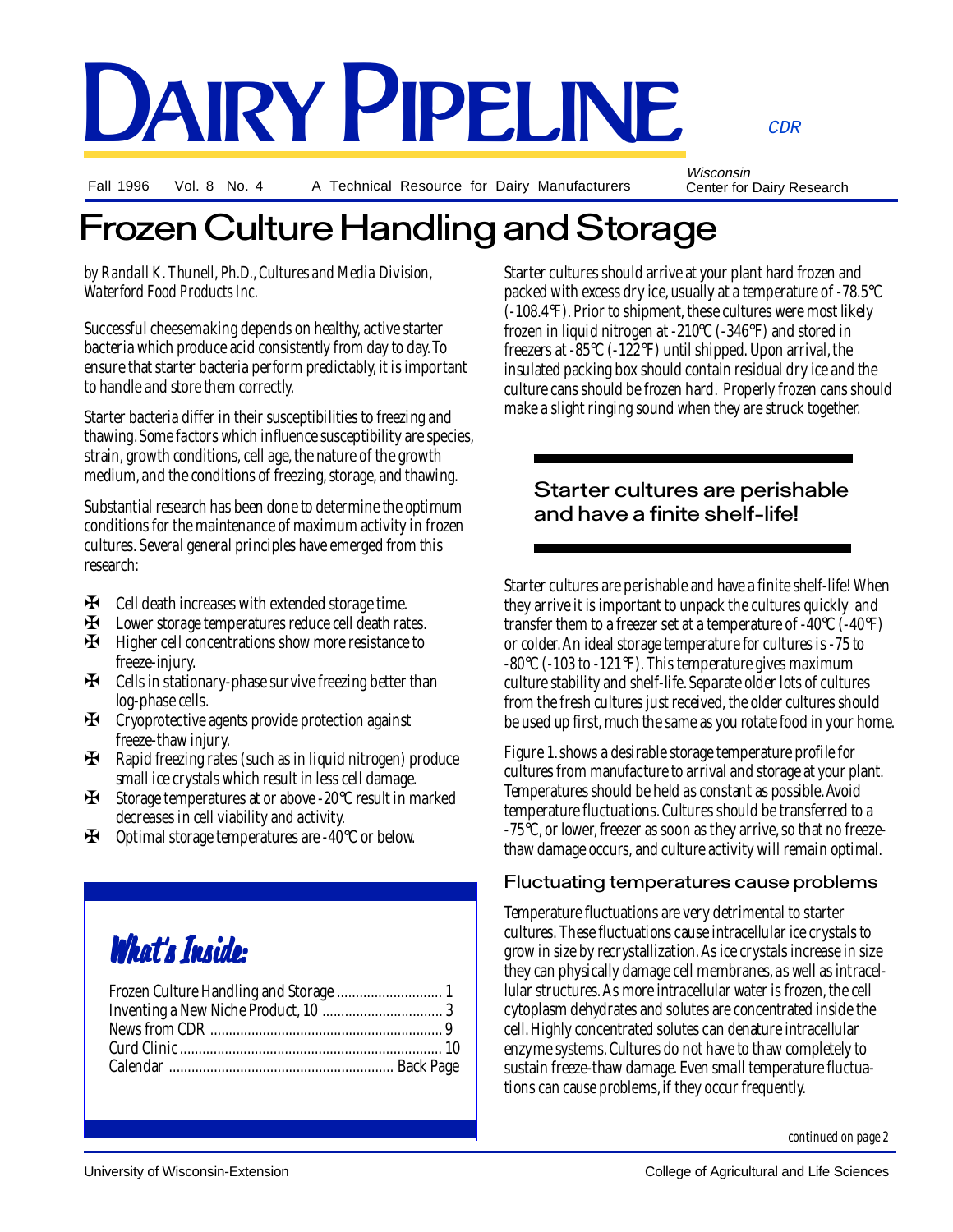Figure 1. Desirable Culture Storage Profile



Figure 2. Improper Culture Storage Conditions

Figure 2. shows an example of improper culture storage conditions. Cultures were overlooked when they arrived and partially thawed. Once they were discovered, they were transferred to a -75°C freezer, where ice recrystallization during re-freezing caused cellular damage. The cultures were stored in a freezer with an automatic defrost cycle which raised the temperature inside the freezer during defrosting, and partially thawed the cultures. After defrosting, cultures were refrozen causing further recrystallization and cellular damage to the starter bacteria.

It's important to note that chesttype freezers maintain temperature better than upright freezers, especially when freezer doors are open for prolonged periods of time.

There is a direct correlation between freezer temperature and maximum length of culture storage. Lower storage temperatures allow longer culture storage times. Table 1 illustrates this principle.

**B C -85 -80 -75 -70 -65 -60 -55 -50 -45 -40 Culture Storage Temperature C A=Storage prior to**  A = Storage prior to shipping **shipping** B = Shipping to customer **B=Shipping to customer** C = Overlooked -partial thaw at plant **C=Overlooked-Partial**  D = Transferred to freezer **thaw at plant** E = Storage at plant **D=Transferred to freezer** F = Freezer defrost cycle G = Refreezing after defrost H = Used to set bulk tank **G=Refreezing after** D E F G H **Temperature** C

Table 1. Reliable storage times for bulk and DVS cultures held at different frozen temperatures\*.

|                                           | $-20^{\circ}$ C | $-40^{\circ} - 45^{\circ}$ C | $-75^{\circ}C$<br>(or lower) |
|-------------------------------------------|-----------------|------------------------------|------------------------------|
| Reliable<br><b>Storage</b><br><b>Time</b> | $5-10$ days     | 3-6 months                   | 12 months                    |

\* Freeze-dried cultures can be stored at 4ºC for longer than 12 months.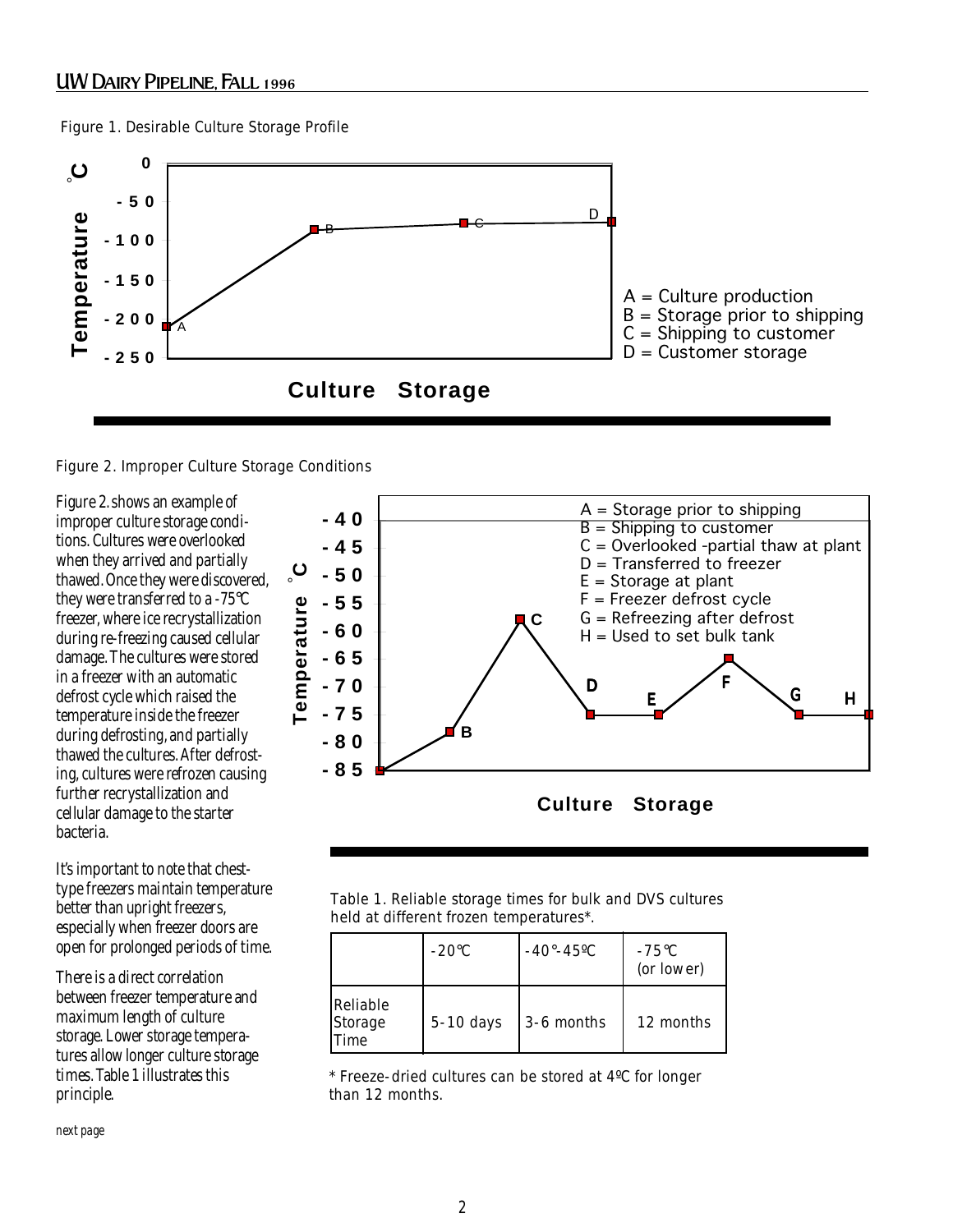## Inventing a New Niche Product, Part 10

*Paul Scharfman, Specialty Cheese Company and Wisconsin Specialty Cheese Institute*

Finally, new Wisconsin Traditions brand Aged Cheddar was ready for market! After two years of effort, the Reenap Company was about to introduce their new cheese product.

The Reenap Company planned to position the new brand as offering "the taste of Cheddar the way it used to be" because market research suggested this concept was persuasive – and their product delivered on the concept's promise. They were happy with the new label, which pictured a cheesemaker over an open vat. Since their product is a new concept that will increase consumption, the sell sheet stressed how it would build total category sales of Cheddar – rather than simply take share from an existing brand.

"I feel like I should be very excited, but I'm frankly more nervous than I've been in months" said Don, the New Product Development Team leader. "I guess I've gotten comfortable being in a 'laboratory' setting. Now that it's time to go out into the real world I'm not sure what to do."

#### Marketing plans

Don's dilemma is common. All too often, promising new products are introduced to the marketplace with little thought to pricing, promotion, or distributor/broker plans. The early strategic work that created the concept is ignored while the product is hastily pushed into broad distribution with little

*continued on page 4*

#### *continued from page 2* Frozen Culture Handling and Storage

Some of the symptoms of improper culture storage include:

- ✠ The need for additional cans of culture to achieve normal bulk starter fermentation times.
- ✠ A longer lag period before injections begin (external pH controls), or the pH of the starter medium begins to drop (conventional or internal pH control).
- ✠ Longer incubation times (External pH control injections will also be drawn out and last longer).
- ✠ A decrease in starter activity.
- ✠ The need for additional starter amounts in the vat.
- ✠ Strain imbalance, which can affect acid production rates and phage susceptibility.

Frozen culture cans should be thawed in cool to luke warm chlorinated water  $(-100 \text{ ppm})$ . Avoid using hot water to thaw cans. Allow the cultures to partially thaw until the culture can be easily poured into the starter tank. It is not necessary to completely thaw the can before adding it to the starter tank. Sanitize hands before handling or opening cans. Make sure the starter medium is at incubation temperature before inoculation. Open the can to the side of the starter tank opening to avoid dropping the lid into the starter tank. Quickly pour the contents of the can into the starter tank. Don't worry about the small amount of residual culture in the can, it won't affect growth times or cell numbers. Don't risk contaminating the starter by rinsing the can in the pasteurized starter medium.

Agitator speeds should be set to the lowest setting during incubation to ensure that oxygen is not entrained in the starter medium. Starter bacteria do not grow well in the presence of incorporated air, and will produce lethal by-products (e.g. hydrogen peroxide) when grown in the presence of oxygen. These by-products will severely reduce starter activity in the vat!

Following the suggestions outlined above will help assure that healthy, active starters are produced daily resulting in consistent cheesemaking.

#### Selected References

Bauman, D.P., and G.W. Reinbold. 1966. Freezing of lactic cultures. J. Dairy Sci. 49:259.

Diller, K.R. 1975. Intracellular freezing: Effect of extracellular supercooling. Cryobiology 10:364.

Gibson, C.A., G.B. Landerkin, and P.M. Morse. 1965. Survival of strains of *lactic streptococci* during frozen storage. J. Dairy Research 32:151.

Heinemann, B. 1958. Preserving the activity of lactic cultures. J. Dairy Sc. 41:706.

Lamprech, E.D., and E.M. Foster. 1963. The survival of starter organisms in concentrated suspensions. J. Applied Bacteriol. 26:359.

Litvan, G.G. 1972. Mechanism of cryoinjury in biological systems. Cryobiology 9:182.

Lloyd, G.T. 1975. The production of concentrated starter by batch culture: II. Studies on the optimum storage temperature. Astral. J. Dairy Technol. 30:107.

Moss, C.W., and M.L. Speck. 1963. Injury and death of *Streptococcus lactis* due to freezing and frozen storage. Appl. Microbiol. 11:326.

Ray, B., and M.L. Speck. 1973. Freeze-injury in bacteria. Crit. Rev. Clin. Lab. Sci. 4:161.

Stadhouders, J., G. Hup, and L.A. Jansen. 1971. A study of the optimum conditions of freezing and storing concentrated mesophilic starters. Neth. Milk Dairy J. 25:229.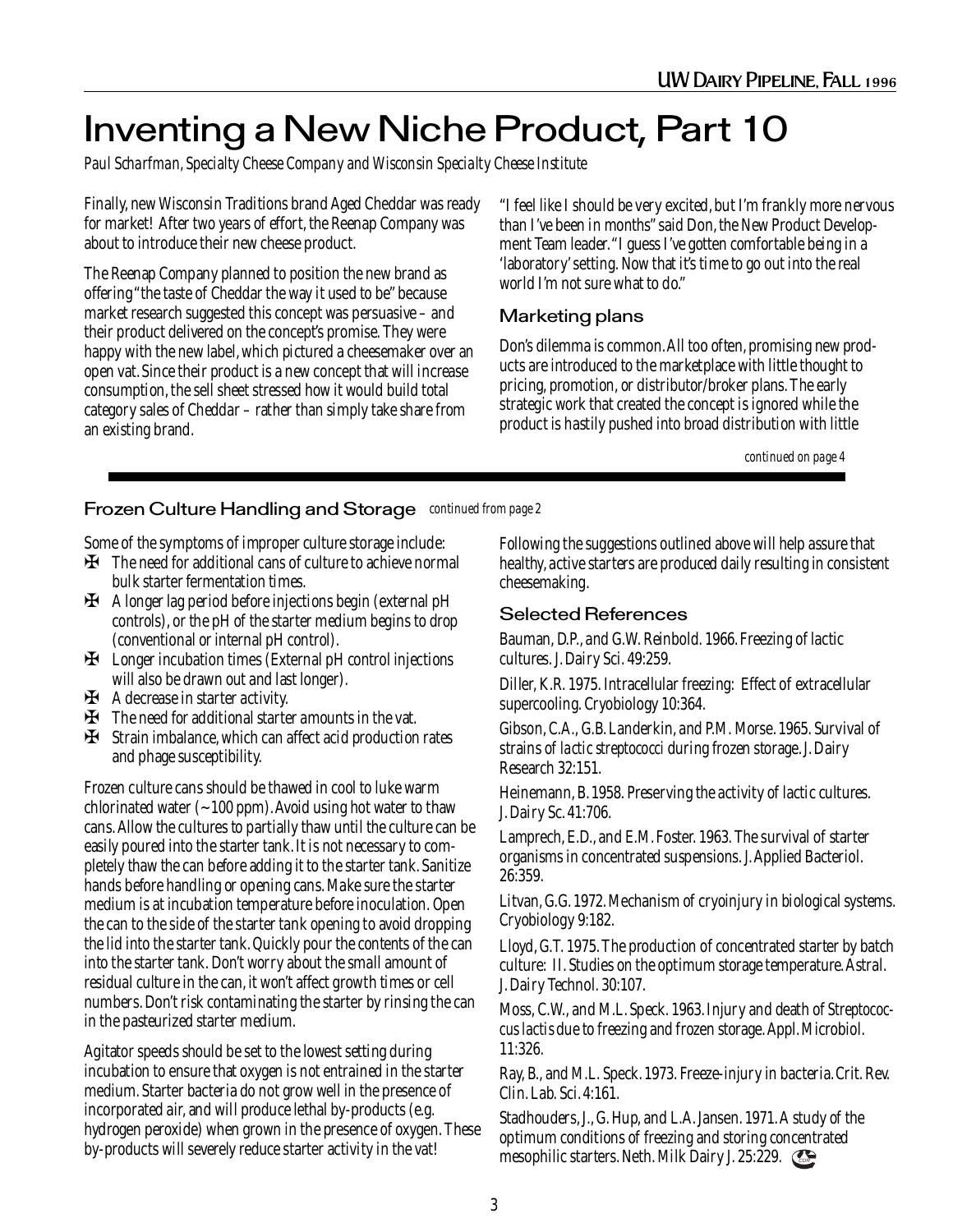#### UW Dairy Pipeline, Fall 1996

promotional support. Not a pretty sight and not very effective either!

"Don, let's put together a marketing plan." That was Sara, often the cool-headed Team member. "Let's remember that we originally targeted this concept to Seniors and later expanded it to upscale consumers and white tablecloth restaurants. We have a lot of information about those markets that we could use to put together a marketing plan."

The purpose of a marketing plan is to plot a course of action that details exactly how word of your new product will reach your targeted markets. That means a marketing plan must answer the following questions:

1. How will you get your products from your factory to the ultimate consumer's plate? This is your "chain of distribution."

2. How will you promote your product so your buyers will notice it, understand it, and will be motivated to buy it?

3. How will you price your product so it offers all the buyers in your proposed chain of distribution a good value?

"Let's set up a grid to answer these questions for each target market," suggested Jim. He quickly sketched out what he had in mind.

They also recognized that their small company could not afford media advertising for their new product's introduction. Instead, they wanted to focus on gaining trial through in-store activities such as demos, feature advertising and displays. For foodservice, the Team recognized that trial build would be slow because it would depend on enthusiastic brokers and distributor sales people personally selling to chefs.

It didn't take the Team long to fill out most of their marketing plan grid. They quickly realized that the tactics necessary to gain awareness and trial would be different for different target markets.

#### How can we pay for it – Setting your price and priorities

Don knew that pricing would be critical to the success of the fledgling Wisconsin Traditions brand. Setting the price too high would prevent trial. Setting the price too low would mean the Reenap Company could not afford the expense of building trial and awareness.

"You know, it just doesn't seem fair," Don muttered. "Why can't we just sell the product to distributors and supermarkets and have them take care of selling to the consumer?"

"If only it was that easy," replied Jim. "Come on, Don. We both know that the distributors and retailers are flooded with so many new products that all they can do with a new product is give us

```
 Marketing Plan Summary Grid
```

| Channel                                                      | Package<br>Size/Pack                   | <b>Distributor</b>                                               | <b>Broker</b>                              | Advertising and<br>Promotion                                |
|--------------------------------------------------------------|----------------------------------------|------------------------------------------------------------------|--------------------------------------------|-------------------------------------------------------------|
| Retail - Grocery<br><b>Fancy Food</b><br><b>Direct Mail</b>  | $16/6$ oz.<br>$16/6$ oz.<br>$16/6$ oz. | <b>Direct Store</b><br><b>UPS</b><br><b>Direct Ship</b>          | <b>Yes</b><br><b>Yes</b><br>N <sub>o</sub> | ad/demo<br>trade ad/publicity<br>ad/internet                |
| Foodservice<br><b>White Table</b><br>Casual Theme<br>Airline | $2/5$ lb<br>$8/5$ lb<br>$64/1$ oz.     | <b>Spec Distrib</b><br><b>Spec Distrib</b><br><b>Direct Ship</b> | <b>Yes</b><br>Yes<br>Yes                   | samples/shows<br>samples/sales calls<br>samples/sales calls |
| <b>Industrial</b><br>Frozen Foods                            | $1/40$ lb                              | Direct Ship                                                      | No                                         | sales calls                                                 |

space on their shelves. Selling Wisconsin Traditions will be up to us. That's why we have to build margin into our price for brokers, trade shows, coupons, demos and so on."

"But that means we'll be much higher priced than most Cheddar!"

"True. But how else do specialty foods survive? We offer a better product with a persuasive concept. It's expensive to build the Cheddar category by developing new products like ours.

#### Drafting a trial generating plan

The Team studied Jim's grid and then began to fill it in. Pragmatically, they knew that using store-door distributors and brokers for most accounts would be the best approach for their new product. The Reenap Company would need them to help shelve, rotate stock, and work with individual store and restaurant managers.

And, it's even more expensive to gain trial and awareness of them."

"Well, let's take a look at the pricing we'll need for each of our new items."

The New Product Development Team gathered the following day to set pricing. First, they reviewed the costs of Wisconsin Traditions brand. To begin, they figured that the cheese would be aged six months and that it had a 10% yield. They guesstimated that the cost of milk over the coming year would be \$15 per cwt.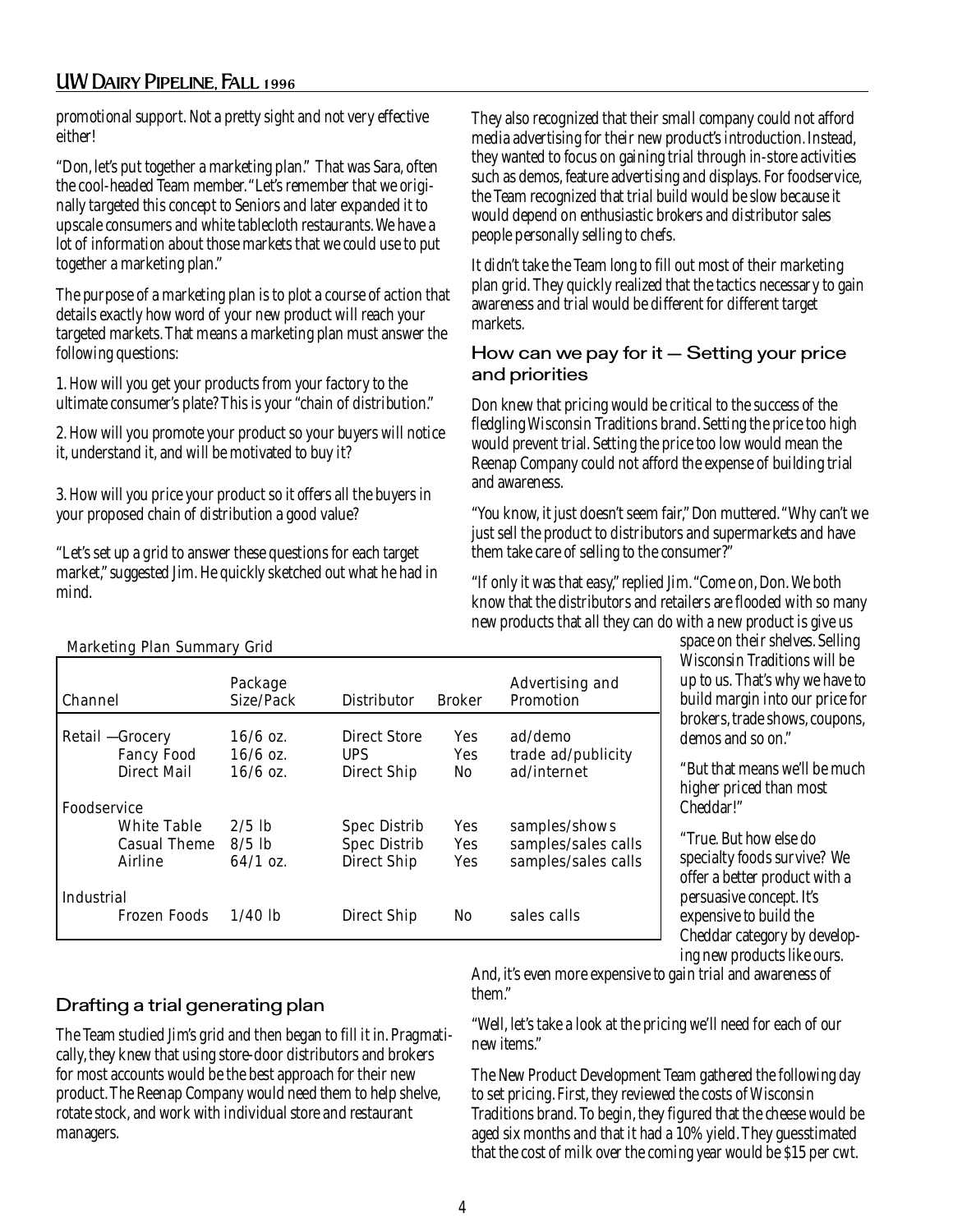Consequently, they could estimate that each pound of cheese would cost them about \$1.50 for milk alone. Next, the Team added the costs of making the cheese into 40 pound blocks (labor, rennet, utilities, etc.) plus the cost of aging the cheese (interest on the money tied up in inventory plus cold storage costs). They figured those costs added up to 43 cents per pound of cheese.

The Team then called several cut and wrap operations near their factory to learn the costs of packaging their smaller size packages. They also asked their local broker for help in estimating the costs they could expect to pay for brokerage in the channels where they planned to use brokers.

Finally, the Team planned their introductory promotion tactics. They figured that the cost of these tactics should be spread out over their first year's volume, as follows:

| Channel                                     | Promotional<br><b>Tactics Year 1</b>                                                                                       | Cost Per lb of<br><b>Yr</b> 1 Promotion |
|---------------------------------------------|----------------------------------------------------------------------------------------------------------------------------|-----------------------------------------|
| Grocery<br><b>Fancy Food</b><br>Direct Mail | 3 feature ads, 1 demo per "A" store<br>sampling allowance, trade ads, case cards<br>ads in catalogs, internet, Trade shows | .50¢<br>.50c<br>.50¢                    |
| <b>White Table</b><br>Casual Theme          | table cards, Trade shows<br>table cards, recipe contest                                                                    | .25c<br>.20c                            |
| Airline                                     | miniature parchment brochure                                                                                               | .20c                                    |
| Frozen Foods                                | samples for testing suggested recipes                                                                                      | .05¢                                    |

| Year I Introductory Promotional Plan |  |
|--------------------------------------|--|
|--------------------------------------|--|

Based on their figures, the Team then constructed a cost matrix:

| Channel            | Package    | Cost/Lb.of  | Cut, Wrap    | Cost/lb of        | Cost/b    | Total               |
|--------------------|------------|-------------|--------------|-------------------|-----------|---------------------|
|                    | Size/Pack  | 40 lb Block | Pkg. Cost/lb | <b>Promotions</b> | of Broker | Cost                |
| Grocery            | $16/6$ oz. | \$1.93      | .75c         | .50¢              | .08¢      | $3.26$ /lb          |
| <b>Fancy Food</b>  | $16/6$ oz. | \$1.93      | .75c         | .50c              | .09c      | $3.27$ /lb          |
| Direct Mail        | $16/6$ oz. | \$1.93      | .75c         | .50c              | 0         | $3.18$ /lb          |
| <b>White Table</b> | $2/5$ lb   | \$1.93      | .09c         | .25c              | .05c      | 2.32/lb             |
| Casual Theme       | $8/5$ lb   | \$1.93      | .07c         | .20c              | .03c      | 2.23 <sub>1</sub> b |
| Airline            | $64/log$ . | \$1.93      | \$1.30       | .20c              | .03c      | $3.46$ /lb          |
| Frozen Foods       | $1/40$ lb  | \$1.93      | .02c         | .05c              | .02c      | $2.02$ /lb          |

#### Total Cost for Each Proposed Channel

"Wait a minute! We forgot profit!"

"Right. Not such a little problem. What do you think? Should we add a nickel a pound?"

"No way. This product is new, it's a big risk for us, and it tastes great. Either we make our planned 25¢ per pound or we don't do it!"

"What about the competitive pricing survey we did? Has anyone looked at that?"

As the team looked they saw that they could not afford to charge so much for their foodservice products–the competition was too low priced. On the other hand, they found that the retail price of premium Cheddar was high enough that they could enhance their planned margins slightly.

*next page* After making these decisions the Team could put together their pricing plan. Equally important, they could make a priority listing of their target markets – based on their potential profitability. For the Reenap Company, a small manufacturer with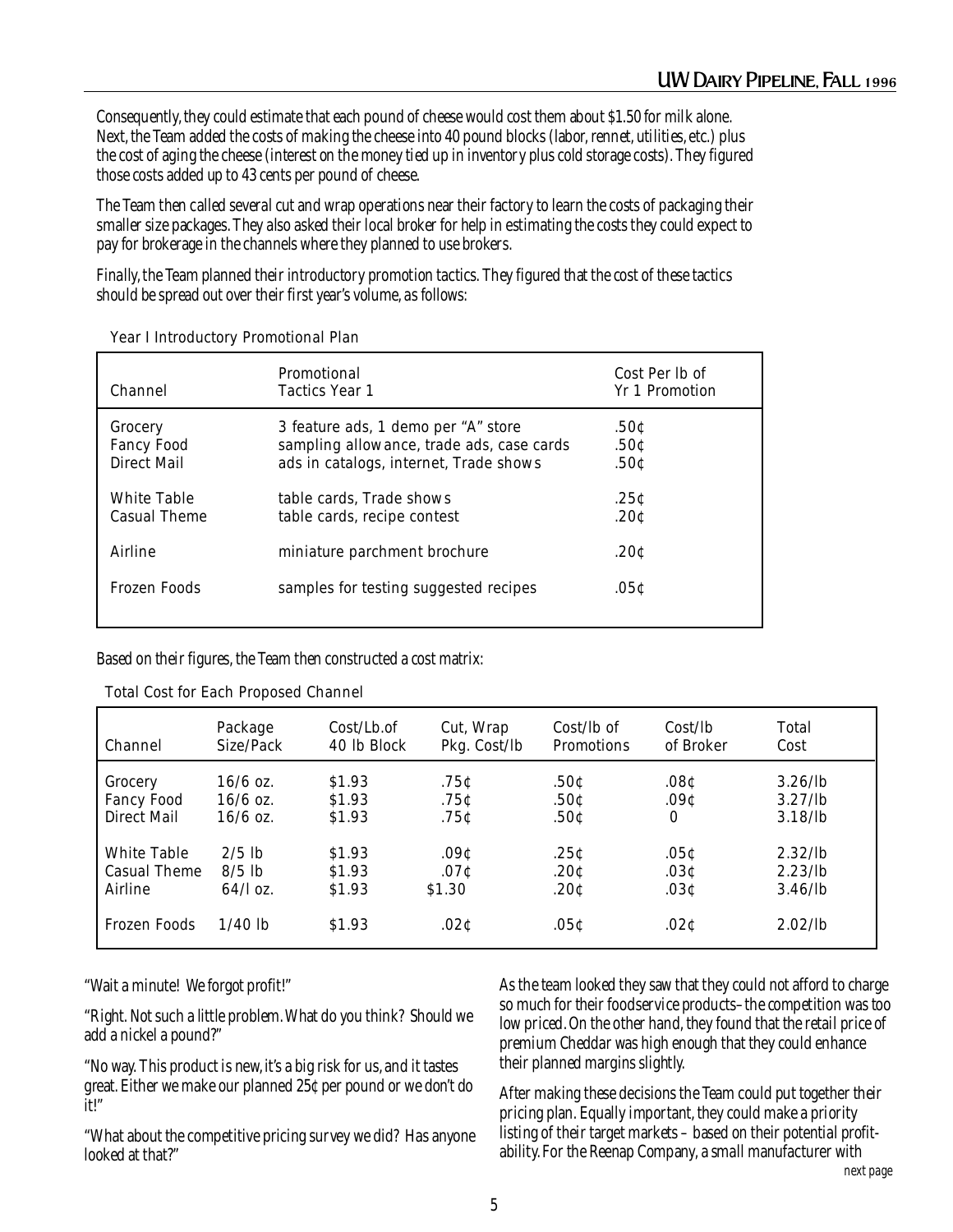#### UW Dairy Pipeline, Fall 1996

limited volume capacity, higher profit margin meant higher priority– the company was simply too small to focus on markets which could only be profitable with very large volumes.

"How can we charge a different amount to different customers for the same item? Isn't that what we're proposing with the 16/6 oz. item?"

"You're right, Don" said Sara. "Those prices are all pretty close. Let's simplify the price so we have only one price per item."



Let's simplify the price so we have only one price per item.

| Preliminary Price List and Priority Ranking |  |  |  |  |
|---------------------------------------------|--|--|--|--|
|---------------------------------------------|--|--|--|--|

| Priority/           | Package    | Total      | Profit                         | Selling Price/Case |
|---------------------|------------|------------|--------------------------------|--------------------|
| Channel             | Size/Pack  | Cost/b     | Margin                         | F.O.B. Reenap      |
| Direct Mail         | $16/6$ oz. | $3.18$ /lb | $35 \frac{\text{c}}{\text{h}}$ | \$21.18/Case       |
| Grocery             | $16/6$ oz. | 3.26/lb    | $30 \frac{\text{c}}{\text{h}}$ | \$21.36/Case       |
| <b>Fancy Food</b>   | $16/6$ oz. | 3.27/h     | $30c$ /lb                      | \$21.42/Case       |
| Airline             | $64/1$ oz. | 3.46/lb    | $25 \text{ c}/\text{lb}$       | \$14.84/Case       |
| <b>White Table</b>  | $2/5$ lb   | $2.32$ /lb | $20c$ /lb                      | \$2.52/lb          |
| <b>Casual Theme</b> | $8/5$ lb   | 2.23/lb    | $15c$ /lb                      | \$2.38/h           |
| <b>Frozen Foods</b> | $1/40$ lb  | 2.02/lb    | $10c$ /lb                      | \$2.12/lb          |

#### **Wisconsin Traditions** Brand Final Price List

| Package    | Selling Price/Case |
|------------|--------------------|
| Size/Pack  | F.O.B. Reenap      |
| $64/1$ oz. | \$14.84/lb         |
| $16/6$ oz. | \$21.50/lb         |
| $2/5$ lb   | \$2.52/lb          |
| $8/5$ lb   | \$2.38/lb          |
| $1/40$ lb  | \$2.12/lb          |

#### Selecting distributors and brokers

The New Product Team was ready to approach the market place. They had product, pricing, and marketing plans. Now they needed to find people who could bring their product from their factory to consumers.

The Team recognized that contracting with a marketing company or master broker to sell their new products nationally would be the simplest option. This way Wisconsin Traditions could easily tap into established broker and distributor networks. The disadvantage was cost and loss of control over their brand's marketing.

There are no simple rules for deciding whether to use a master broker or develop your own broker and distributor network. For small companies, whose energies are consumed with manufacturing excellent products, using a master broker or marketing agent is appropriate. For firms that want to control the marketing of their products directly, this arrangement won't work.

"Look, we've come this far on our own. Let's try to set up our own sales and marketing system. If we want to keep developing new products we'll need a tighter connection to the marketplace."

"Sounds right to me. Which cities should we start with?" wondered Don. He and the Team knew they couldn't immediately introduce their new product throughout the nation – they simply didn't have enough personnel or funds for marketing investment.

"Let's fish where the fish are" suggested Jim. "By that I mean, let's find out where the market for upscale Cheddar is already large and start introducing our cheese in those cities."

#### Introductory markets

The Team turned to the Wisconsin Milk Marketing Board for help to determine which cities had the most developed upscale Cheddar markets. Within a week they were able to choose their introductory markets. Using the Yellow Pages from those cities, Team members started calling the firms listed under "Food Broker."

To their chagrin, many of the Team's initial calls were greeted with little enthusiasm. Many brokers asked for a monthly fee to "pioneer" a new product. After all, the brokers said, "It costs me money to visit buyers and try to sell your line – and there won't be much in the way of commissions coming in for many months."

Store door distributors, too, were often frosty in their reception. "Not different enough from the other premium Cheddars," Way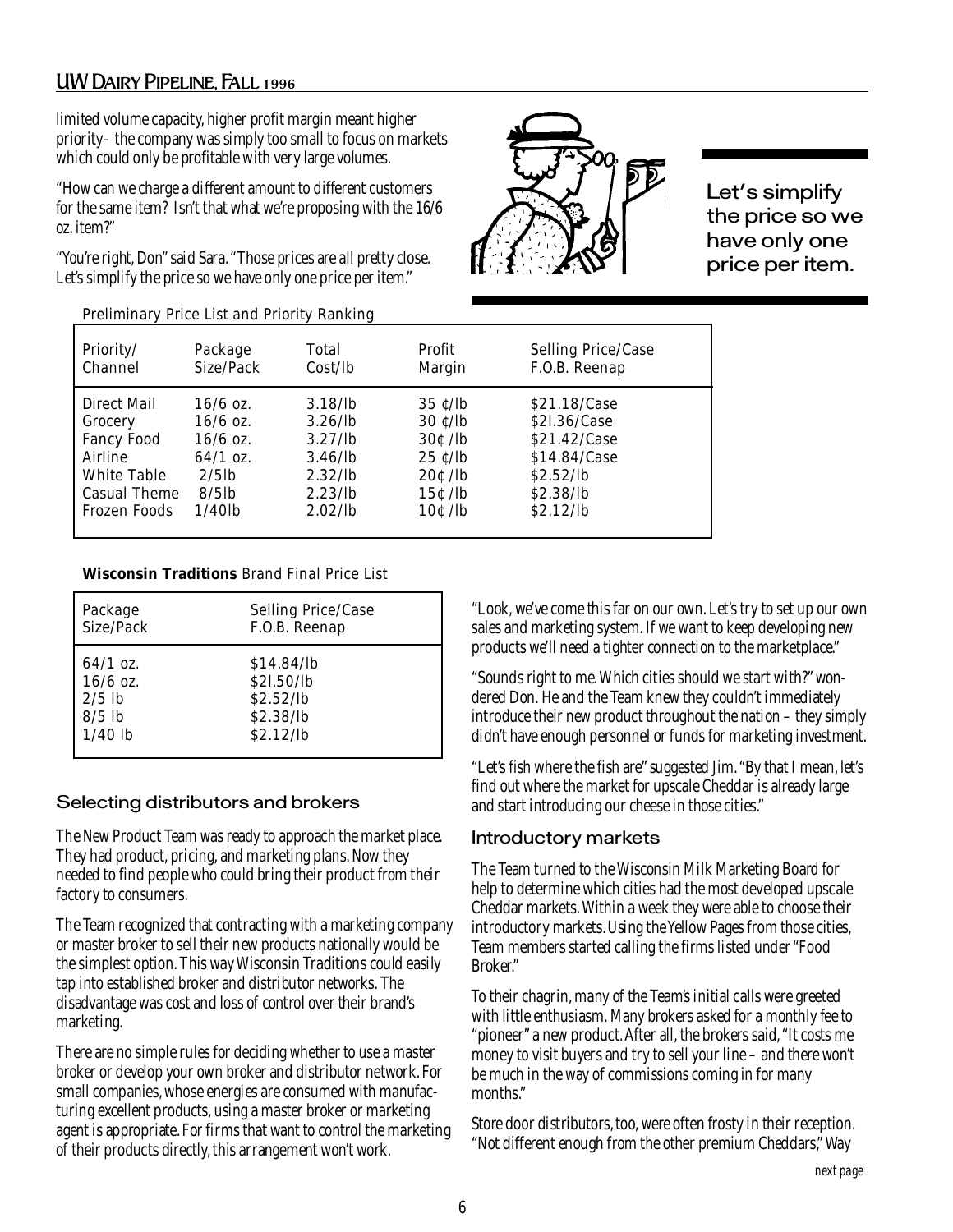too pricey," and "Not enough introductory spending planned" were some of the comments the Team heard.

"I'm discouraged," said Jim to Don after two weeks of cold calls. "What are we doing wrong?"

"Let's ask our local broker for advice," Don replied.

#### Selecting brokers and distibutors

That afternoon Don and Jim learned some of the fundamentals of selecting brokers and distributors. They listened carefully as their broker spoke.

"First, you need to understand the difference between brokers and distributors. A broker's job is to sell. He, or she, needs to know each of the buyers in their city. In addition, a retail broker should know many of the store managers and a food service broker should know many of the local chefs. The broker needs to convince the buyers that they need your product. He, or she, also needs to convince the retail store managers to help move your product with good rotation, shelf position, sampling, and so on. A foodservice broker needs to have the skills to demonstrate to local chefs – in their kitchen – exactly how to use and store your product."

"A distributor has a different job. His job is to physically bring your product. Often a distributor will have sales people on their staff. Be wary, however, of using these people as your sole selling resource for new products. A distributor's salesperson often has to take orders and build volume for thousands of items that the distributor has in the warehouse. These salespeople lead harried, frantic lives responding to customers' calls to eliminate out-ofstocks, replace faulty product, etc. Given a few minutes of time with a customer, a distributor's salesperson is much more likely to try to build volume on items that he is already selling than try to pitch a new but unknown item."

"The key to selecting a broker and/or distributor in each city is to find the ones who are already visiting the buyers you want to see and already are carrying products similar to yours. That way your new brokers and distributors have to do a minimal amount of work to start to work with your new line. For example, if you want your cheese to be sold as an upscale item in supermarket "cheese shops" you should find brokers who know the "cheese shop/deli" buyers– not ones who specialize in the "dairy section"–where the commodity cheeses, milk and eggs are shelved. The same goes for distributors. Don't ask a meat distributor to handle upscale cheeses!"

Don and Jim stared at each other. During the past two weeks of calls, they had broken every piece of the advice their broker had just given them. Now they could make progress!

Again, they relied on the Wisconsin Milk Marketing Board for help. By asking their Regional Managers, the Team was able to secure a list of brokers and specialty distributors who work in their target areas. They called these firms and asked for

references from their current principals. To their surprise, the Team members found that many of the references were other small cheese companies! They also found that in most cities they needed different brokers and distributors for foodservice than for retail. By networking with other small cheese companies and listening carefully to the references supplied by the distributors and brokers they called, the Team established a short list of broker and distributor candidates in each of their priority markets.

"Well, I guess it's time to get on a plane," said Jim.

"What?! Why don't we just choose a broker and a distributor over the phone?"

"No way. We've got to spend the time to visit each market, to learn about the stores, restaurants and chains, and to motivate our future marketing partners. If we're going to launch Wisconsin Traditions we need to learn about the markets and our representatives personally."

#### One year later

"You know, the thing that amazes me most is that we thought we had finished our work after the product test came back successfully." Sara laughed as she spoke. "Then, we thought we were really done with our work after we had labels and sell sheets printed. The truth is that all added up to about half the battle. Actually selling the product is the other half – developing marketing plans, selecting brokers and distributors, and visiting buyers was just as critical to the ultimate success of Wisconsin Traditions."

"That paints too grim a picture for a company just getting started in new product development," said Don. "Remember the first stage of development was the hardest simply because we had no successes to build on. Each stage certainly presented its challenges but, as we overcame hurdles, the New Product Development Process started to have a life of its own. At the beginning we had a lot of people questioning our sanity. By the time we were introducing the product into the marketplace, we had many people willing to help. My advice to a small company considering broadening their product line by developing new products is simple: Get started!"

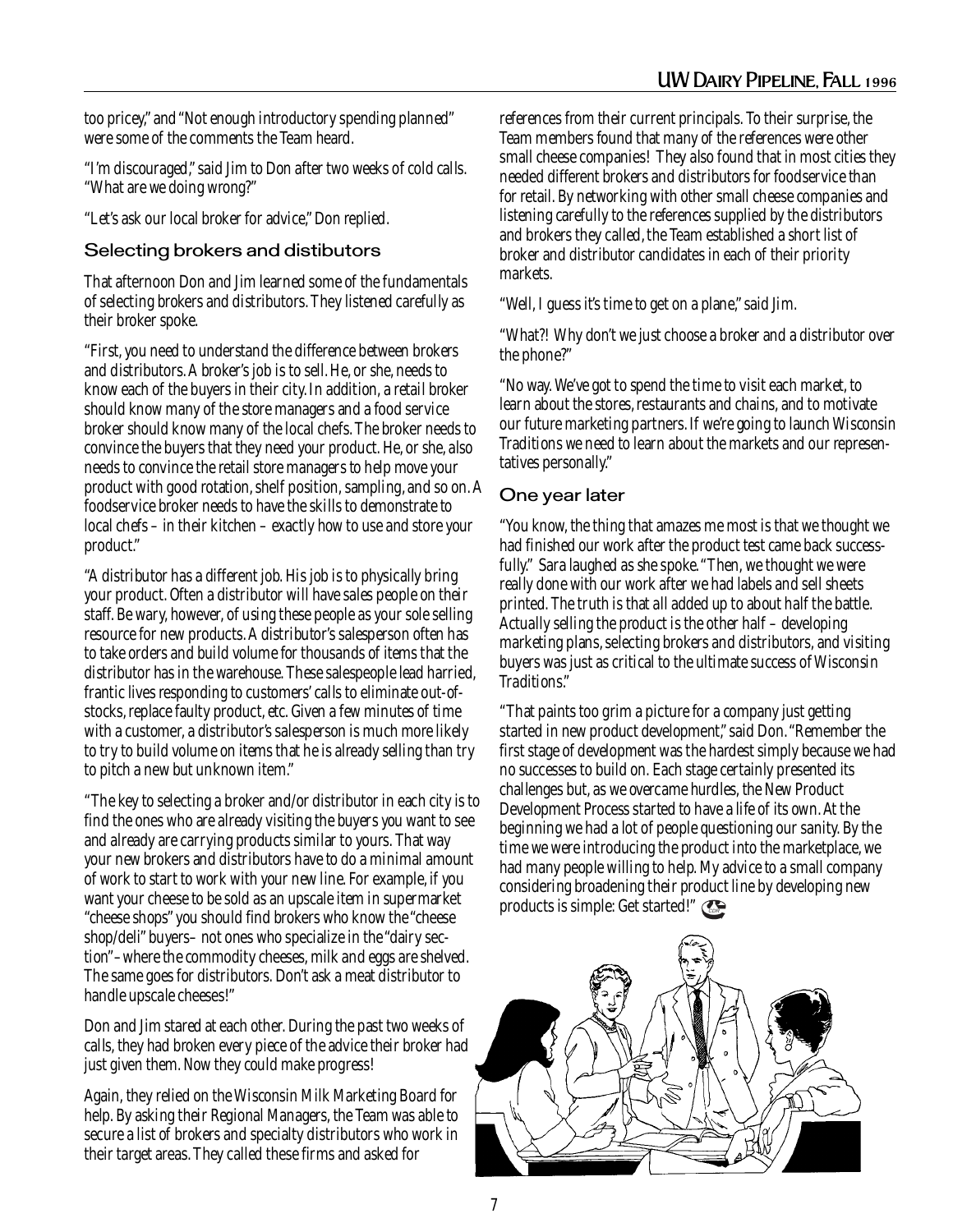### Introducing a New Whey Short Course

A new Whey and Whey Utilization Short Course will be held April 8-9, 1997 at the University of Wisconsin campus in Madison. This two-day course will survey the potential for maximizing returns on whey for both the cheesemaker and whey processor. This course is also one of the elective short courses for the Wisconsin Master Cheese Makers Program. Dr. Bill Wendorff of the UW Food Science Dept. and Jim Path of the Center for Dairy Research are coordinating the short course. For further information on the Whey and Whey Utilization Short Course, please contact Bill Wendorff at (608) 263-2015 or Jim Path at (608) 262-2253.

offering.  $\mathbb{C}$ Due to the impending environmental regulations on chlorides and phosphorus in Wisconsin,we are holding the Dairy Plant Water & Waste Management Short Course on May 6-7, 1997 on the Madison campus. First introduced in May 1996, this short course covers all aspects of regulation and management of water and wastewater within dairy plants. This year the new chloride regulation will be discussed, along with some new information on savings by minimizing waste. Call Bill Wendorff at (608) 263-2015 for further information on this short course

### Annual Wisconsin Dairy Field Reps Conference February 4-5, 1997 Holiday Inn - Madison East

|       | Tuesday, Feb. 4 Morning, Quality Milk<br>Components<br>Moderator - Norm Kedrowski |             | <b>Management and Resources</b><br>Moderator - Jerry Krueger |
|-------|-----------------------------------------------------------------------------------|-------------|--------------------------------------------------------------|
| 10:00 | Milk Component Pricing - One Year Later<br>- Myron McKinley                       | 3:10        | Field Reps on the Internet<br>- Terry Smith                  |
| 10:30 | <b>Feeding for Milk Components</b><br>- Randy Shaver                              | 3:35        | Computers in the Parlor<br>- Russ Kolstad                    |
| 11:10 | Use of Milk Urea Nitrogen for Efficiency<br>- Glenn Broderick                     | 4:00        | What Happens When Disaster Strikes?<br>- Richard Wagner      |
|       |                                                                                   | 4:30        | <b>Business Meeting</b>                                      |
| 11:30 | <b>Quality Attributes in Raw Milk</b><br>- Bill Wendorff                          | 5:30        | <b>Social Conference</b>                                     |
| 12:00 | Lunch                                                                             |             | Wednesday, Feb. 5, Morning                                   |
|       | Afternoon: Quality Issues at the Farm,                                            | $7:30-8:30$ | <b>Breakfast</b>                                             |
|       | <b>Moderator - Dan Belk</b>                                                       |             | <b>Critical Regulatory Issues for Quality Milk</b>           |
| 1:15  | Using Bulk Tank Milk Cultures in Quality Management                               |             | <b>Moderator - Bob Bradley</b>                               |
|       | - Dave Linn, D.V.M.                                                               | 9:00        | <b>New IMS Rating Procedures</b>                             |
| 1:55  | <b>Stray Voltage and Cleaning After Extended Runs</b><br>- Doug Reinemann         |             | - Randy Daggs                                                |
|       |                                                                                   | 9:30        | <b>Current Concerns from WDATCP</b><br>- Tom Leitzke         |
| 2:25  | <b>Recruitment of Western Farmers</b><br>- Debbie Crave                           | 10:30       | Summary                                                      |
| 2:45  | <b>Break</b>                                                                      | Adjournment |                                                              |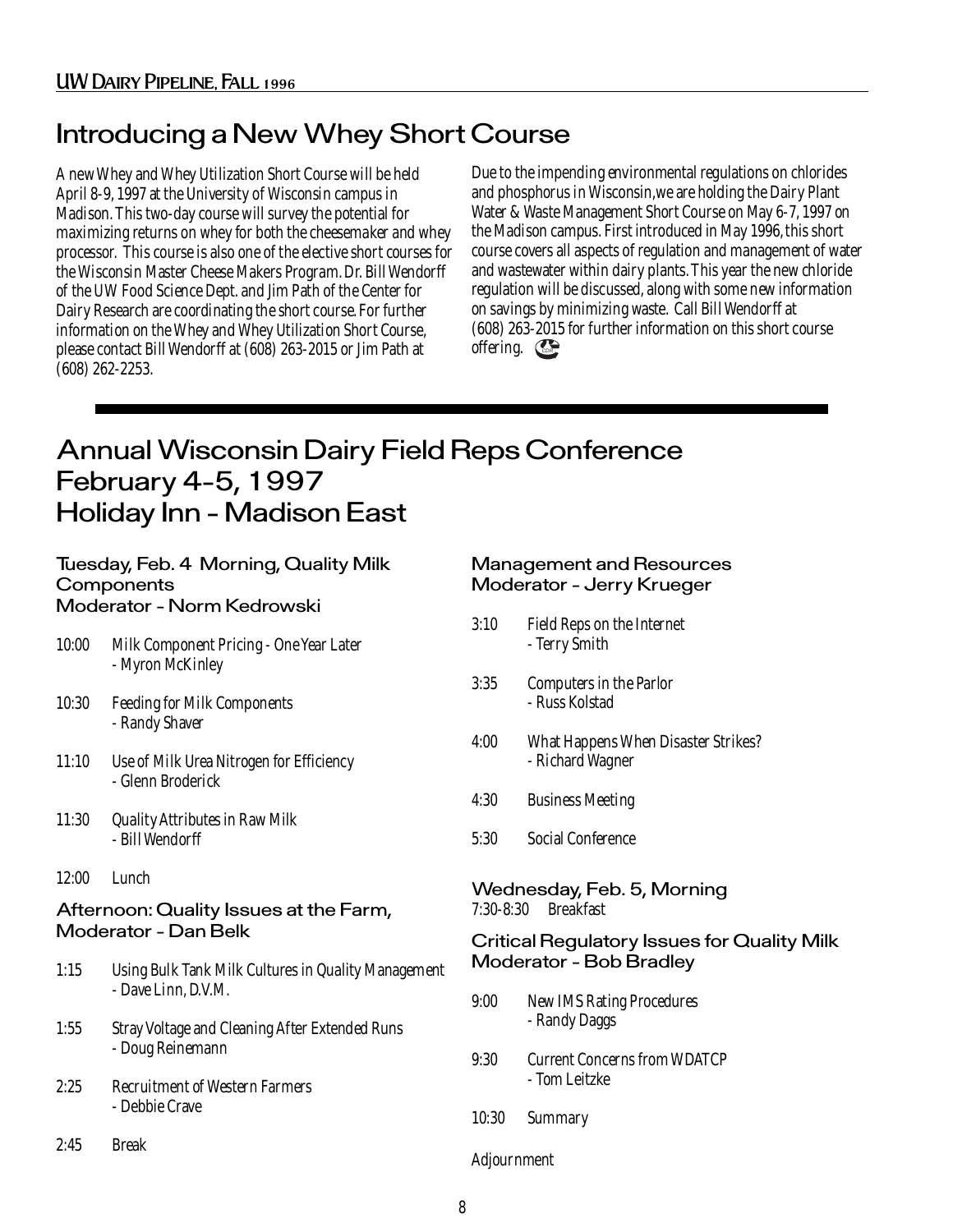# News from CDR

CDR has a new computer network. Unfortunately, that means we all have new e-mail addresses, listed on the right. You can also contact us via our web site: http://www.cdr.wisc.edu/ The web site has built in e-mail links to all CDR staff.

Sarah Quinones, an 8 year veteran at CDR, has moved on to pursue new ventures. Congratulations Sarah!

Concerned about managing salt in your plant? Bill Wendorff has put together a UW Dairy Alert covering "Good Salt Management in Cheese Plants." If you would like a copy of his report, contact CDR at (608) 262-5970.

Jim Path, CDR's cheese ambassador, is at it again –traveling to Europe in November. He started in Pamplona, Spain, at the European Alliance of Dairy Teachers Conference. While in Spain, Jim traveled with Andrew Lamberton, instructor at the English Cheese Seminar held in September, 1995. After Spain, Jim went to the Institute of Dairy Technology at the University of Agriculture and Technology in Olszytn, Poland. He arranged the next Artisan



Seminar, which will feature Aleksander Surazynski and Janusz Turowski teaching the art of Polish cheesemaking at the CDR on April 22-24, 1997.

#### CDR E-mail addresses (12-96)

Rusty Bishop JRBISHOP@CDR.WISC.EDU Dave Bogenrief DBOG@CDR.WISC.EDU Carol Chen CCHEN@CDR.WISC.EDU Brian Gould GOULD@CDR.WISC.EDU Linda Hewitt **HEWITT@CDR.WISC.EDU** Carmen Huston HUSTON@CDR.WISC.EDU John Jaeggi JAEGGI@CDR.WISC.EDU Mark Johnson JUMBO@CDR.WISC.EDU Kerry Kaylegian KAYLEGIA@CDR.WISC.EDU Jim Path JPATH@CDR.WISC.EDU Tom Szalkucki TSZAL@CDR.WISC.EDU Bill Tricomi BTRICOMI@CDR.WISC.EDU Karen Paulus PAULUS@CDR.WISC.EDU Marianne Smukowski MSMUK@CDR.WISC.EDU Amy Dikkeboom AMYELLEN@CDR.WISC.EDU Sandra Sekel SEKEL@CDR.WISC.EDU Tom Rowe TROWE@CDR.WISC.EDU Shannon Hayes HAYES@CDR.WISC.EDU Barb Ingham INGHAM@CDR.WISC.EDU Kristen Houck HOUCK@CDR.WISC.EDU Mike Payne PAYNE@CDR.WISC.EDU Lisa Lokken LOKKEN@CDR.WISC.EDU Joe Bissonnette BISSONNETTE@CDR.WISC.EDU Chris Johnson JOHNSONC@CDR.WISC.EDU Chris Kirk KIRK@CDR.WISC.EDU Bill Hoesly HOESLY@CDR.WISC.EDU Joanne Larson LARSON@CDR.WISC.EDU Norm Olson NOLSON@CDR.WISC.EDU

# Calendar, continued

Apr. 22-24 Polish Cheese Artisan Course, Madison, WI. Call Jim Path at (608) 262-2253.

May 6-7 Dairy Plant Water & Waste Management Short Course, Madison, WI. Call Bill Wendorff at (608) 263-2015.

May 21-22 Applied Dairy Chemistry Short Course, Madison, WI. Call Bill Wendorff at  $(608)$  263-2015.

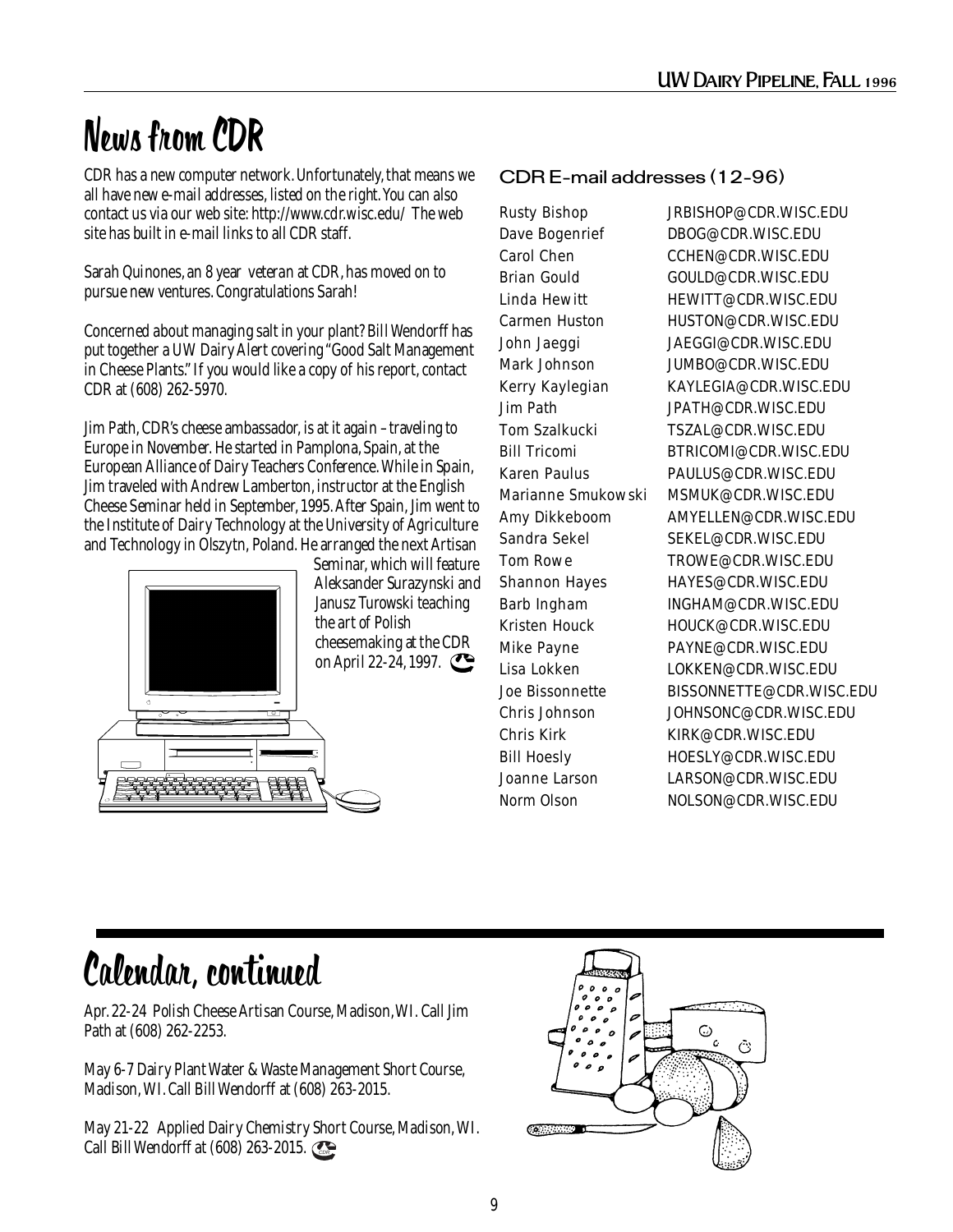#### UW Dairy Pipeline, Fall 1996

# Curd Clinic

 Recently I attended a Cheese Grading Short Course at the University of Wisconsin in Madison. I was surprised to learn that industry graders and regulatory graders have different criteria when grading cheese, particularly when considering flavor and age. I find this confusing, can you clarify it for me?  $\bm{Q}$  .

**A.** You're right, this is a confusing issue – for buyers, sellers, and even graders. Let's sort through some of the factors that influence how we interpret cheese grades.

We need to go back to the early part of this century, when manufacturing American Cheddar cheese was less uniform and more diverse. Commercial inspections were based on the personal preference and experience of the inspector, along with the special

preferences of the inspector's cheese market. In 1923, the Department of Agriculture recognized the need for both a grading system and national grading standards. Fryhofer and Potts (1) developed grade standards that evaluated quality based on definition and classified cheese based on age, flavor, texture and color. After lengthy reviews, the grading standards were revised in 1956 to make them more complete, more specific and more informative. These changes established the four grades used today – U.S. Grade AA, U.S. Grade A, U.S. Grade B, and U.S. Grade C. Along with flavor, body and texture, finish and appearance, and color, the revised standards classify characteristics or defects, including the intensity of flavor. USDA regulations are not mandatory, this system of user friendly grading is done by request.

#### Buyer specification grading vs. regulatory grading

USDA regulations were set up to meet specific, uniform national standards, based on the standards of identity. They were not designed to address consumer flavor preferences. This is also true for Wisconsin grade standards – the only state that has grade standards. All other states follow the USDA regulations.

Buyer specifications may or may not match regulatory standards. Instead, they are set up to meet individual customer needs and they are designed to address consumer preferences. This is best illustrated when you look at varying consumer preferences in different parts of the country. Californians generally prefer a mild flavored Cheddar, Southerners like a slight rancid flavor, East Coast residents go for the sulfur notes and here in the Midwest we like a very slight acid flavor in our Cheddar. Flavor attributes of aged Cheddar cheese, while considered a defect in some regions of the country, may be acceptable, or even desired in other regions. Thus, if the aged Cheddar has an intense sulfur flavor, the Wisconsin Grade A standard might score it "definite" sulfide. On the East coast, sulfide flavor is a desirable attribute. Industry graders for companies buying cheese for the East coast would grade this cheese differently, it may be "slight." (See Table 1) Thus, understanding customer needs becomes a very important factor when selecting cheese.

#### Grading for flavor vs. for age

Many cheese buyers select cheese aged for a specified time, although age does not always correlate with flavor intensity – 8 months old may be sharp, 4 months medium, or perhaps 6 months is sharp and 3 months medium. You'll also hear this cheese called calendar cheese. If you want to be even more thorough, it is really Julian calendar cheese, which refers to the Julian calendar that lists January 1 as day one, February 1 as day 32,



*Curd Clinic doctor is Terry Lensmire, right, Chief Grader at Land O' Lakes, pictured here with Myron Olson, left, at a CDR Master Cheesemaker Seminar.*

Questions for the Curd Clinic? Write to: CDR, *UW Dairy Pipeline* 1605 Linden Dr. Madison, WI 53706 FAX: 608/262-1578 e-mail: Paulus@cdr.wisc.edu

USDA regulations were set up to meet specific, uniform national standards, based on the standards of identity. They were not designed to address consumer flavor preferences.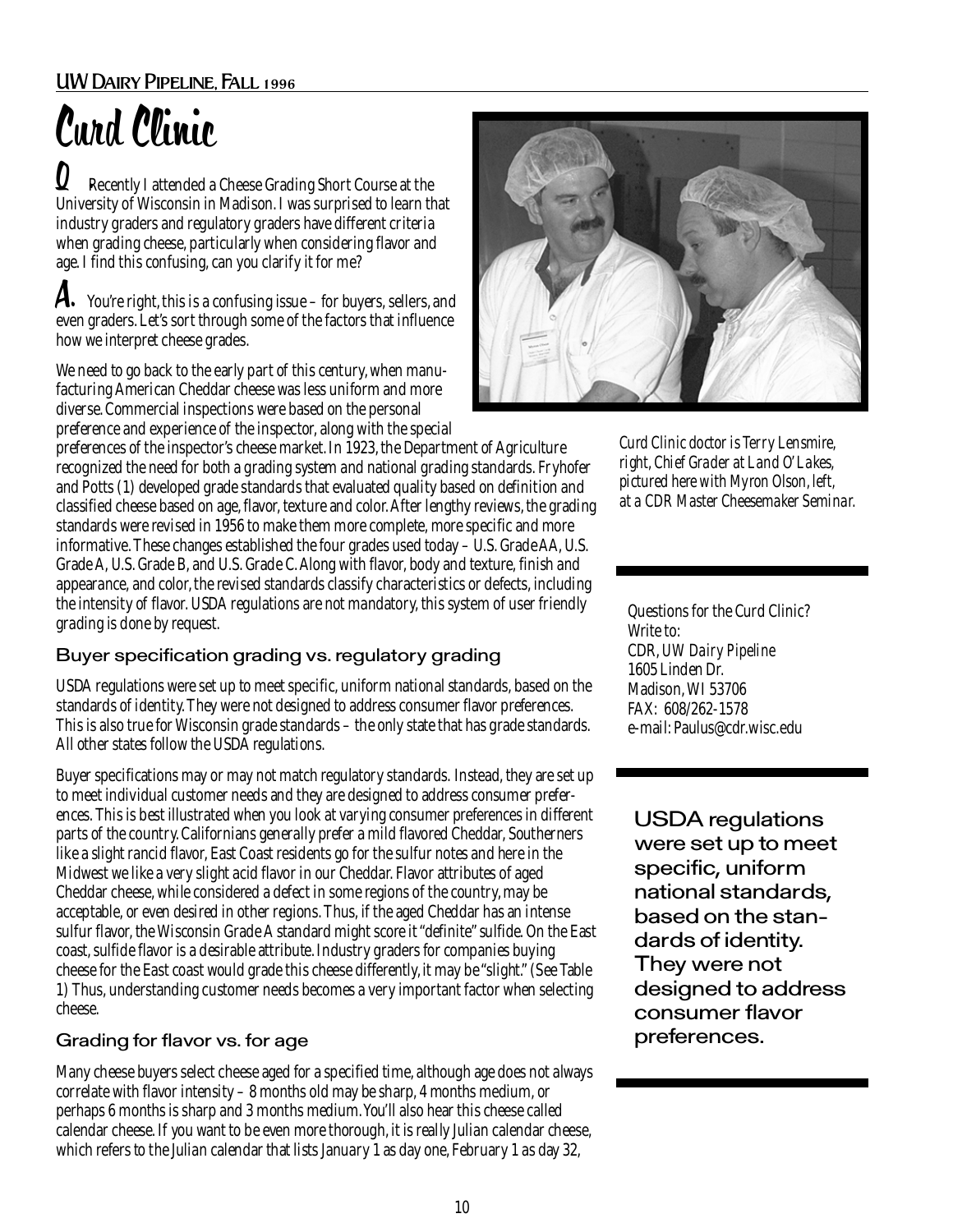| Flavor                                                                                                                                                                                                  | AA        |                                       |           | A              |                                 | $\, {\bf B}$ |                                                                                                                                       |                                                                                                                                                                                | $\mathcal{C}$                                                                                       |                                                                                                                                                                                                  |                                                                                                                                                                               |                                                                                   |
|---------------------------------------------------------------------------------------------------------------------------------------------------------------------------------------------------------|-----------|---------------------------------------|-----------|----------------|---------------------------------|--------------|---------------------------------------------------------------------------------------------------------------------------------------|--------------------------------------------------------------------------------------------------------------------------------------------------------------------------------|-----------------------------------------------------------------------------------------------------|--------------------------------------------------------------------------------------------------------------------------------------------------------------------------------------------------|-------------------------------------------------------------------------------------------------------------------------------------------------------------------------------|-----------------------------------------------------------------------------------|
| Characteristics                                                                                                                                                                                         |           | Fresh Medium Aged   Fresh Medium Aged |           |                |                                 |              |                                                                                                                                       | Fresh Medium Aged                                                                                                                                                              |                                                                                                     |                                                                                                                                                                                                  | Fresh Medium Aged                                                                                                                                                             |                                                                                   |
| Feed<br>Acid<br>Flat<br><b>Bitter</b><br>Fruity<br>Utensil<br><b>Metallic</b><br>Sour<br><b>Whey Taint</b><br>Yeasty<br>Malty<br>Old Milk<br>Weedy<br><b>Onion</b><br><b>Barny</b><br>Lipase<br>Sulfide | <b>VS</b> | <b>VS</b>                             | <b>VS</b> | S<br><b>VS</b> | ${\mathbf S}$<br>S<br><b>VS</b> | S<br>S<br>S  | D<br>${\bf S}$<br>S<br>S<br>${\bf S}$<br>S<br>${\bf S}$<br>S<br>S<br>$\mathbf S$<br>$\overline{S}$<br><b>VS</b><br>${\mathbf S}$<br>S | $\mathbf D$<br>$\mathbf D$<br>${\bf S}$<br>$\mathbf D$<br>$\mathbf D$<br>$\mathbf D$<br>$\mathbf D$<br>S<br>${\mathbf S}$<br>S<br>S<br><b>VS</b><br>${\mathbf S}$<br>${\bf S}$ | D<br>D<br>S<br>D<br>$\mathbf D$<br>$\mathbf D$<br>D<br>S<br>S<br>S<br>S<br><b>VS</b><br>S<br>S<br>S | ${\bf P}$<br>$\mathbf D$<br>$\mathbf D$<br>$\mathbf D$<br>$\mathbf D$<br>$\mathbf D$<br>S<br>S<br>$\mathbf D$<br>${\bf D}$<br>D<br>$\mathbf D$<br>$\mathbb D$<br>S<br>$\mathbf D$<br>$\mathbf D$ | P<br>P<br>$\mathbf D$<br>P<br>$\mathbf{P}$<br>P<br>$\mathbf{D}$<br>$\mathbf D$<br>P<br>$\mathbf D$<br>$\mathbf D$<br>$\mathbf D$<br>$\mathbf D$<br>S<br>D<br>$\mathbf D$<br>S | P<br>P<br>D<br>P<br>P<br>P<br>D<br>D<br>P<br>D<br>D<br>D<br>D<br>S<br>D<br>D<br>D |

Table 1. Classifying Cheddar flavor according to degree of curing

 $VS = Very$  S = Slight D = Definite P = Pronounced From: U.S. Standards for Grades of Cheddar Cheese, Subpart K, Section 58.2501, 1956

etc. According to this calendar, 100 day old Cheddar is close to 3 month old Cheddar.

Cheese buyers who select calendar cheese want to supply a customer with cheese at a certain time and probably from the same supplier. This way, their customer becomes accustomed to a particular flavor from a particular supplier.

#### Grading for flavor

Because of the regional variation in consumer taste, cheese graders employed by cheese plants are under a lot of pressure when they grade ten day old Cheddar. This is the point where they assess body and flavor and use the results to decide where the cheese will go. For example, they can target an East coast vs. West coast market. They can also store the cheese for aging, repack it, or use it for shreds, slices, or as an ingredient.

If the manufacturer wants to produce Cheddar with a particular flavor profile, they can do it by the conventional route – using time to develop flavor. Or they can take the nontraditional route. Nontraditional methods include flavor adjuncts, starter cultures, and elevated curing temperatures. Using these methods independently, or combining them, can produce a particular flavor in a shorter time frame by accelerating the cheese ripening process.

#### Impact of different standards

Over the years, diverging regional preferences for Cheddar flavor have made cheese production more complicated. Production plants often need to match manufacture with customers or modify make procedures to meet different customer demands.

#### **References**

1. Small, Edward. History of USDA Standardization, Inspection and Grading Services, 1979.